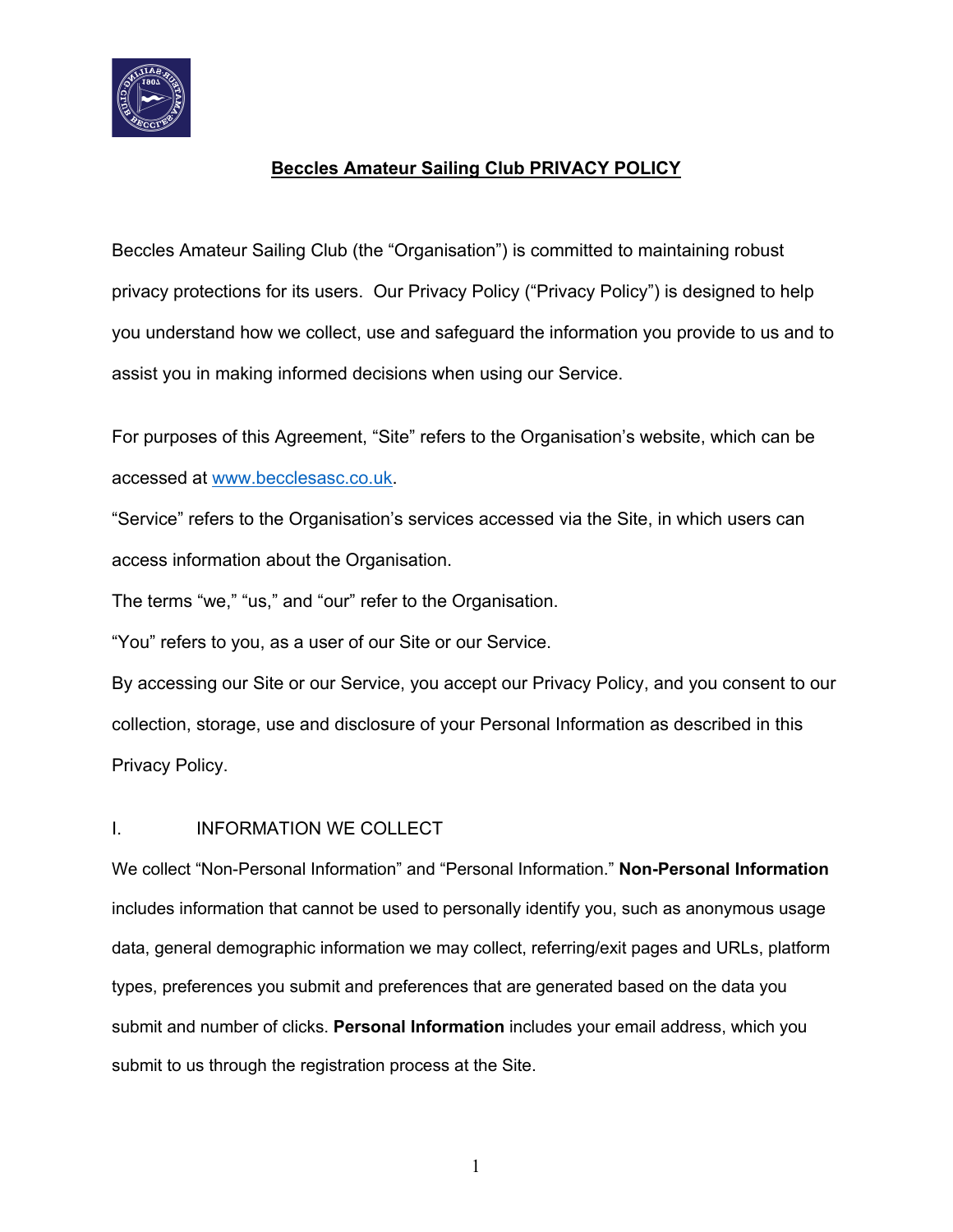

## 1. *Information collected via Technology*

To access the Site you do not need to submit any Personal Information. However, in an effort to improve the quality of the Service, we track information provided to us by your browser, such as the website you came from (known as the "referring URL"), the type of browser you use, the device from which you connected to the Service, the time and date of access, and other information that does not personally identify you. We track this information using cookies, or small text files which include an anonymous unique identifier. Cookies are sent to a user's browser from our servers and are stored on the user's computer hard drive. Sending a cookie to a user's browser enables us to collect Non-Personal information about that user and keep a record of the user's preferences when utilising our services, both on an individual and aggregate basis. For example, the Organisation may use cookies to learn how people find the Organisation's site and discover ways to grow an audience.

### II. HOW WE USE AND SHARE INFORMATION

#### *Personal Information:*

Except as otherwise stated in this Privacy Policy, we do not sell, trade, rent or otherwise share for marketing purposes your Personal Information with third parties.

We may share Personal Information with outside parties if we have a good-faith belief that access, use, preservation or disclosure of the information is reasonably necessary to meet any applicable legal process or enforceable governmental request; including investigation of potential violations; address fraud, security or technical concerns; or to protect against harm to the rights, property, or safety of our users or the public as required or permitted by law.

 $\overline{2}$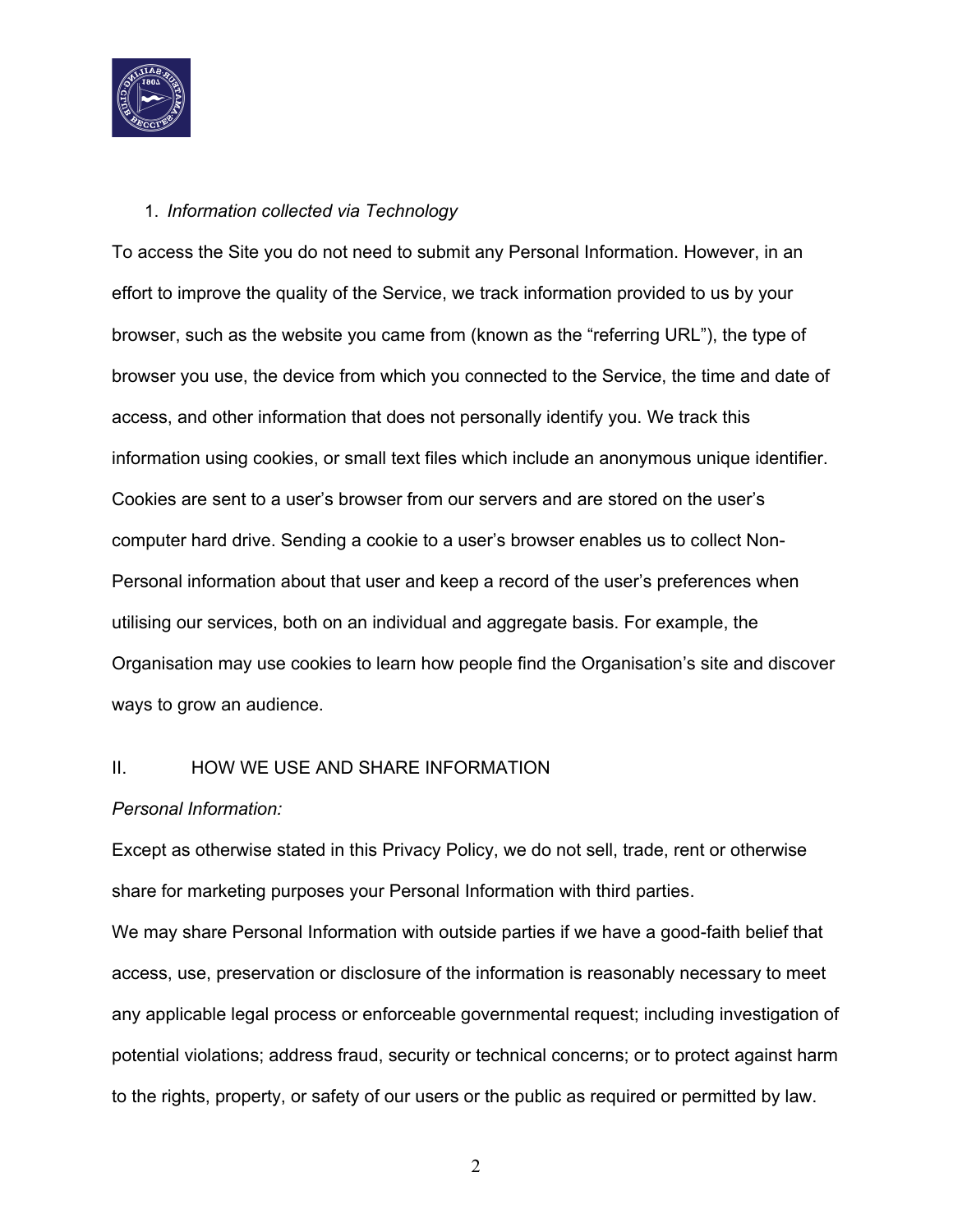

# *Non-Personal Information*

In general, we use Non-Personal Information to help us improve the Service and customize the user experience.

If our information practices change at any time in the future, we will post the policy changes to the Site so that you may opt out of the new information practices. We suggest that you check the Site periodically if you are concerned about how your information is used.

# III. HOW WE PROTECT INFORMATION

We implement security measures designed to protect your information from unauthorized access. Any information is stored on a secure account with a unique username and password.

# IV. YOUR RIGHTS REGARDING THE USE OF YOUR PERSONAL INFORMATION You have the right at any time to prevent us from contacting you for marketing purposes. When we send a promotional communication to a user, the user can opt out of further promotional communications by request.

# V. LINKS TO OTHER WEBSITES

As part of the Service, we may provide links to or compatibility with other websites or applications. However, we are not responsible for the privacy practices employed by those websites or the information or content they contain. This Privacy Policy applies solely to information collected by us through the Site and the Service. Therefore, this Privacy Policy does not apply to your use of a third-party website accessed by selecting a link on our Site